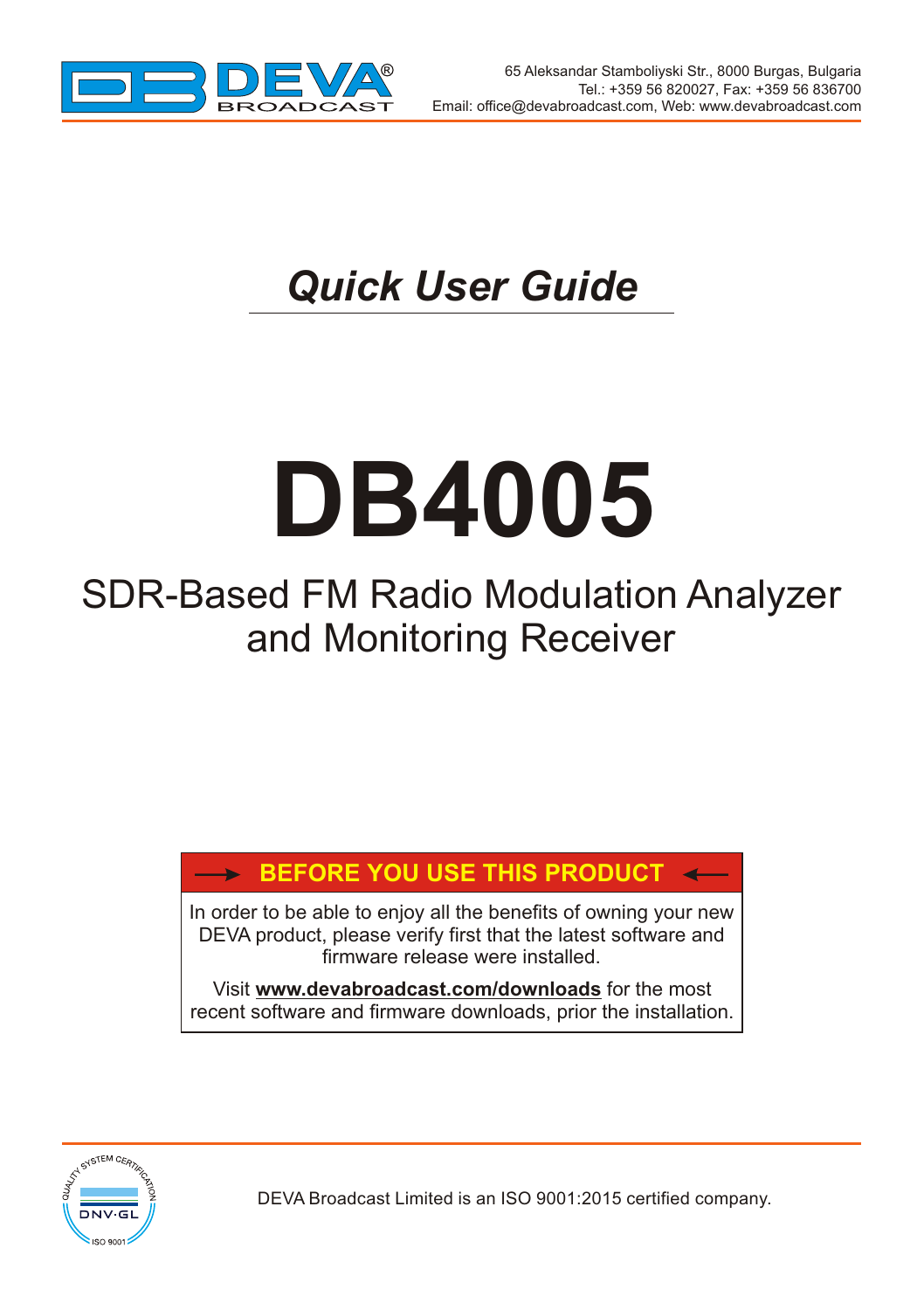This Quick user guide will make the installation of DB4005 SDR-Based FM Radio Modulation Analyzer and Monitoring Receiver quick and easy. Applying these principles, you can simplify the process and save yourself extra time and effort. **For more information about the Safety precautions and the Operating environment recommendations please refer to the User Manual.**

| - | .<br>ווטי<br>.<br>----------- |  |
|---|-------------------------------|--|
|   |                               |  |

- 1. Install the unit on its operation place;
- 2. Before connecting the AC Power, make sure that the fuse rating is in accordance with the mains supply at your location. DB4005 Power Supply Factory Settings are: 100-240 VAC; 1AFuse.;
- 3. Connect the antenna cable to the RF antenna input connector located on the rear panel of the device;
- 4. Plug the headphones into the front panel jack;
- 5. Use the **"LEFT"** or **"RIGHT"** Navigational Buttons to find strong local station that could be clearly heard through the phones.

The Positive and Negative deviation will be selected automatically upon DB4005 powering on and both the POS DEV and NEG DEV LED indicators will be lighted.

We recommend you, unless there is a reason for doing otherwise, the FM Modulation Metering display to be kept in a default mode. This will guarantee you exact measurement of the station's carrier deviation.

**STEP 2 Configuration** 

DB4005 can be operated in three methods. Through the Front panel navigational menu, DEVADevice Manager Software or via a standard WEB Browser.

**For more information about the Front panel navigational menu, please refer to the User Manual which can be found on www.devabroadcast.com/downloads**

**STEP 3 WEB Interface**

There are two options for access to the WEB Interface of DB4005 SDR-Based FM Radio Modulation Analyzer and Monitoring Receiver. The first one is through manual identification of the IP address of the device, and the second one is through the Network discovery option (*For Windows 7 users only*).

#### **STEP 3.1 Manual IP Address Identification**







Using the "Right" navigational button find the "Status" **B** Using the "Right" navigational button find the "Status" section located at the end of the Menu (B). Press the "OK" Button to enter the "Status Section". Via the Front panel navigational menu press the "DOWN" button.

**C** This operation will visualize the screen (C) containing intervals in the local state of the decision information about the IPAddress of the device.

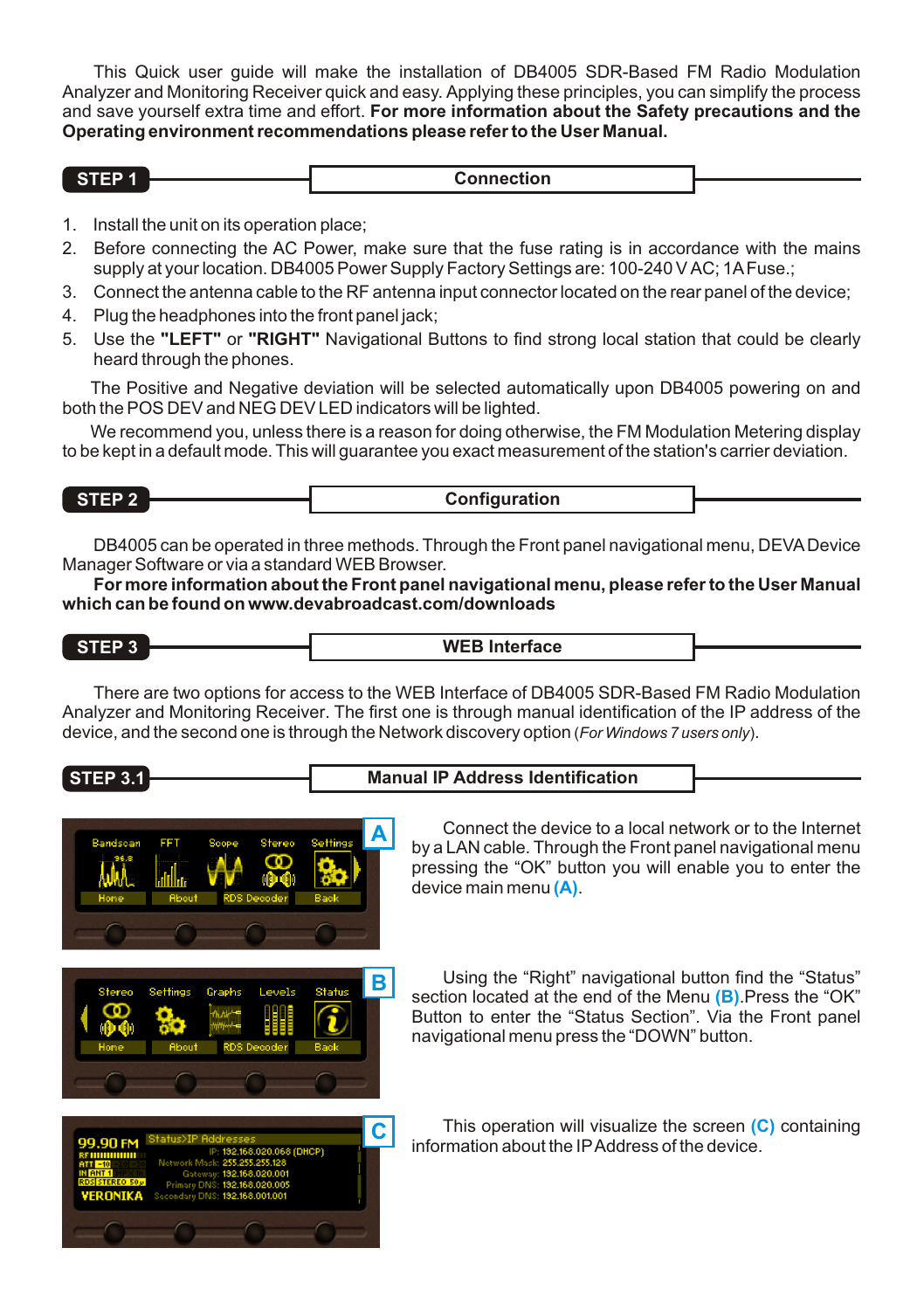| Firefox v           | New Tab |  |
|---------------------|---------|--|
| 192.168.1.2         |         |  |
| Deva Broadcast Ltd. |         |  |

Open a new WEB Browser and enter the device IP address in the address field then press "Enter" (**D**).

A window that requires username and password will appear. (*For more information refer to***Step 4**)

**NOTE:** Due to the inability of some WEB Browsers to read the IP address format displayed on the screen of the device, the numbers included in the IP Address must be written without the leading zeros. For example: *192.168.020.095* must be written as *192.168.20.95*

**STEP 3.2 Network discovery for Windows 7**

Network discovery is a network setting that defines whether your computer can see (find) other computers and devices on the network and whether other computers on the network can see your computer. By default, Windows Firewall blocks network discovery but you can enable it.

- 1. Open Advanced sharing settings by clicking the Start button, and then on "Control Panel". In the search box, type "network", click "Network and Sharing Center", and then, in the left pane click "Change advanced sharing settings";
- 2. Select your current network profile;

ĺ

- 3. Click **Turn on network discovery**, and then click Save changes. If you're prompted for an administrator password or confirmation, type the password or provide confirmation.
- 4. To access the device open a new Explorer bar and click on (1). If you have successfully enabled the network discovery option, the device will be displayed. Double click on (2) will open a new WEB browser window requiring username and password. (*For more information refer to***Step 4**).

|                                             | $\overline{\mathbf{x}}$<br>E<br>$\Box$<br>$\begin{array}{c} \bullet \end{array}$ > Network ><br>Search Network P<br>$+$ |
|---------------------------------------------|-------------------------------------------------------------------------------------------------------------------------|
| Organize $\blacktriangledown$               | 턃<br>Search Active Directory<br>$\rightarrow$                                                                           |
| <b>The Favorites</b>                        | $\triangleright$ Computer (12)                                                                                          |
| Libraries<br>Computer                       | ▲ Other Devices (2)<br>DB4005                                                                                           |
| <b>G</b> Network<br><b>DB4005</b><br>$\sim$ | <b>Categories: Other Devices</b><br>Network location: office.devabroadcast.com                                          |

**NOTE:** If you have already enabled this function on your computer just open a new Explorer bar and click on **(1)**. The device must be displayed. If not follow the instructions from **Step 3.1** or **Step 3.2**

| STEP 4<br><b>Device Access</b> |  |
|--------------------------------|--|
|--------------------------------|--|

The DB4005 provides you with a protected access to the device settings. You can choose between two types of log in:

- 1. As an *ADMINISTRATOR* which will give you full control over the settings (username: *admin*, password: *pass*);
- 2. As a *USER* this type of log-in will allow you to monitor the device and choose different stations without applying settings (username: *user*, password: *pass*).

In order to make the necessary adjustments to the device, please log in as ADMINISTRATOR.